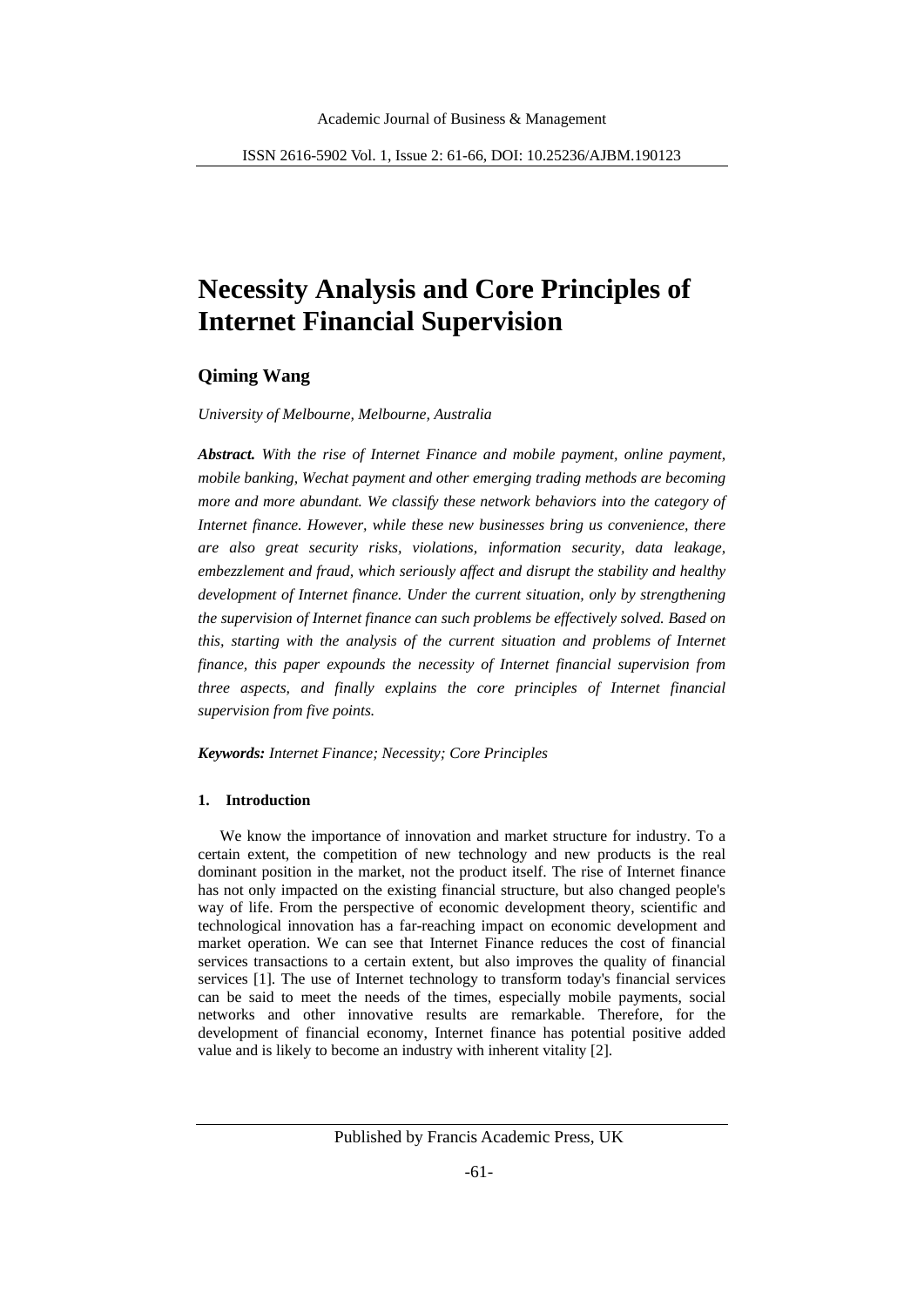# **2. Internet Finance Concept**

Internet finance, also known as electronic finance, is a kind of financial activity based on the achievements of financial electronic construction and realized by means of the Internet. It is a financial mode adapted to the information society and also a modern information technology industry. The use of social networking, cloud computing, search engines and mobile payment and other network channels to create a new financial transaction model, greatly affecting our daily life. Compared with traditional finance, Internet finance has its own unique way of information dissemination, so Internet finance can minimize the impact of market information asymmetry on financial activities. Internet financial transaction parties only need to bear a small amount of capital investment and risk, and can complete financial transactions without financial intermediation in the form of entity [3]. Unmediated transactions between the two sides can reduce the cost of information processing, so it is the best way to reduce the transaction cost by minimizing the intermediate costs in financial activities. Fig. 1 Internet Finance Concept Map.



*Fig. 1 Internet Finance Concept Map*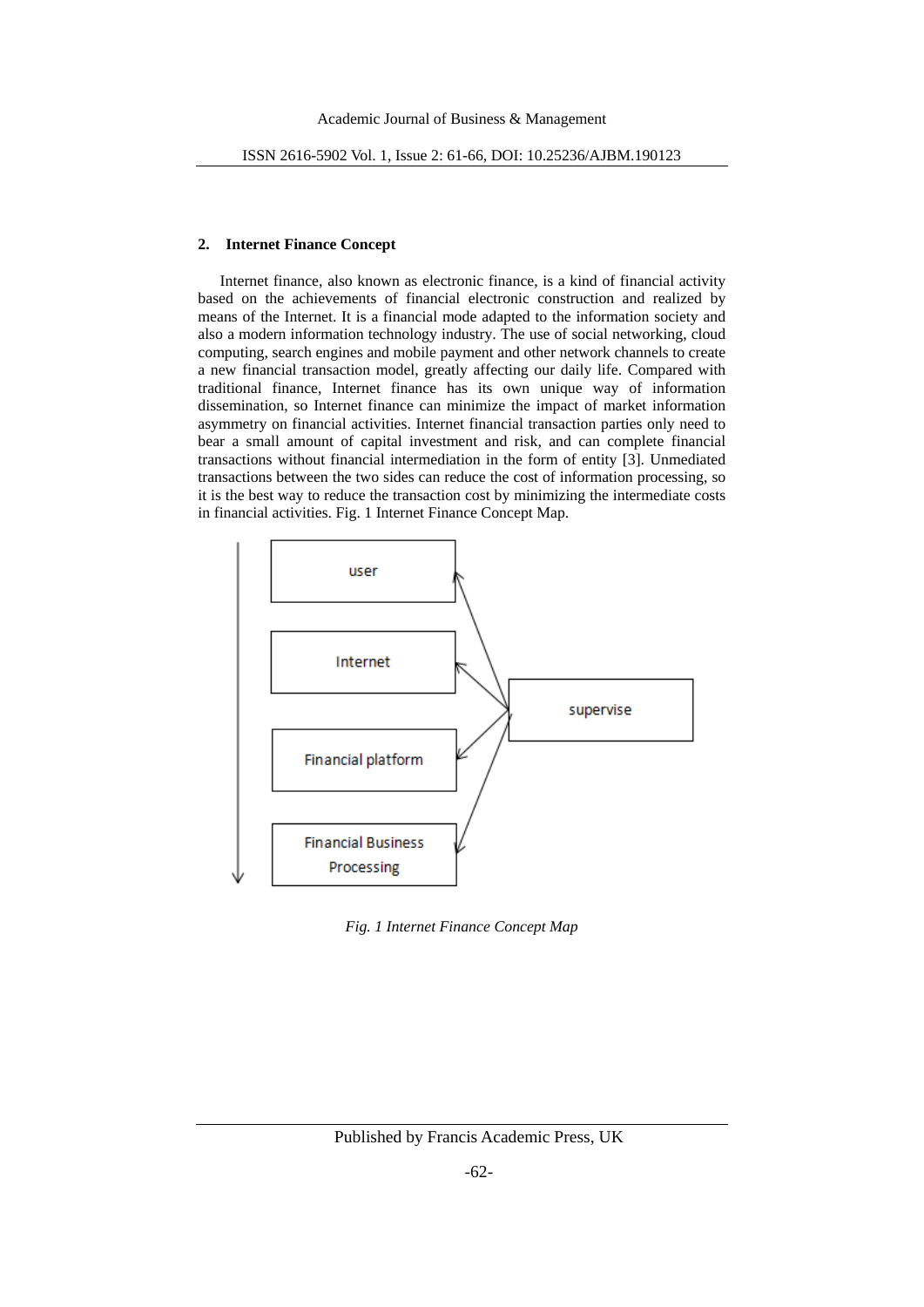# **3. Necessity Analysis of Internet Financial Supervision**

#### *3.1 Risks*

#### (1) Hidden dangers in network security

In Internet finance, taking third-party payment as an example, Internet payment has become a comprehensive payment tool covering both online and offline, and an indispensable payment tool in people's daily life. However, due to the huge amount of information and information sharing in the network, it is very easy to cause the leakage of private information of customers. Systematic risk of Internet finance can not be avoided and reduced, but can only change the business model and types of business to reduce systemic risk. This requires that the state's regulatory efforts must be strengthened [4].

### (2) Laws and policies are not in place

Internet finance is developing rapidly, but the relevant laws, policies and supervision are not in place. Internet finance belongs to free development in the early stage, and there are not too many restrictions, so there are many illegal forms. However, due to the absence of relevant laws and regulations, the state has not taken appropriate measures to restrict development or impose penalties. The lack of supervision of Internet finance, the blind follow-up of investors, and the loopholes in the law by speculators have brought great risks to the development of Internet Finance [5].

#### *3.2 Supervision System*

Figures 2 and 3 are the modern internet financial supervision system, from which we can know the importance of the state to Internet financial supervision, and confirm the necessity of supervision. Fig. 4 is the management category of the regulatory system.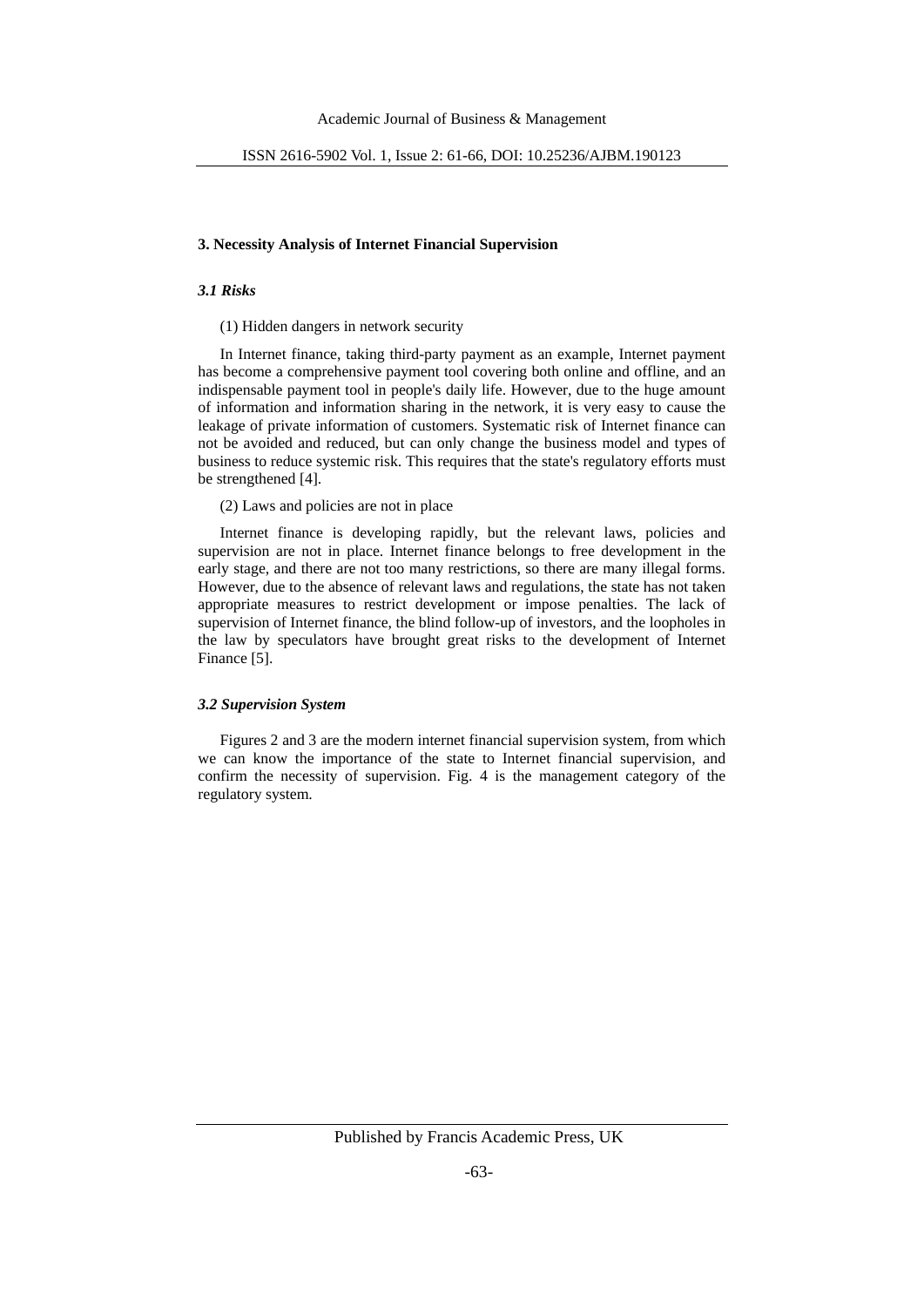ISSN 2616-5902 Vol. 1, Issue 2: 61-66, DOI: 10.25236/AJBM.190123



*Figure 2 Modern Internet Financial Supervision System (a)*



*Figure 3 Modern Internet Financial Supervision System (b)*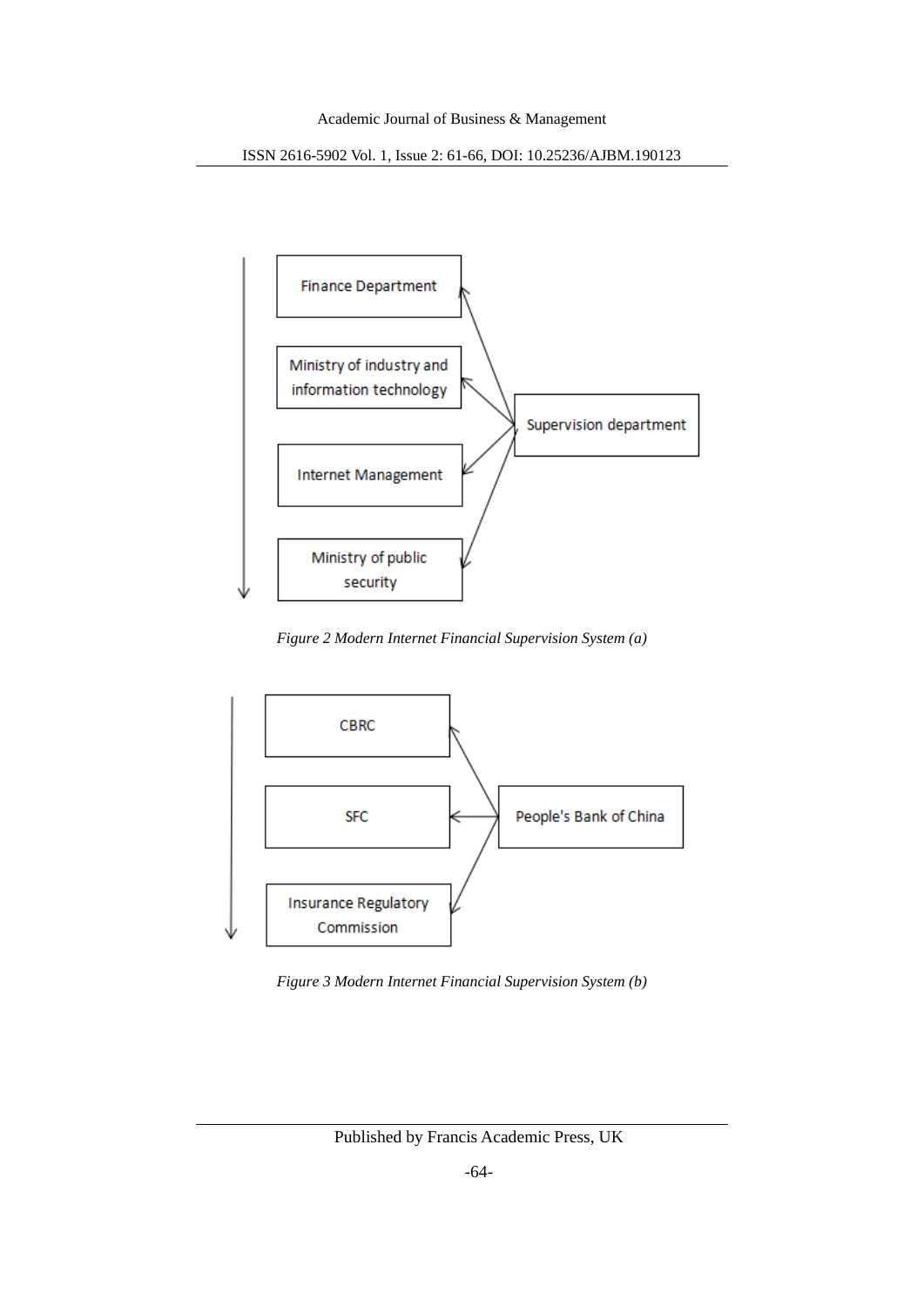ISSN 2616-5902 Vol. 1, Issue 2: 61-66, DOI: 10.25236/AJBM.190123



*Figure 4 Management Category of Regulatory System*

# **4. Core Principles of Internet Financial Supervision**

# *4.1Improving the Internet Financial Supervision System*

On the one hand, focusing on the dynamic nature of Internet financial supervision can improve the Internet regulatory system with the times, establish a perfect Internet financial operation mode, and promote the procedural nature of Internet finance. For example, the supervision of the market and institutions, strict regulation of market behavior, standardization of business operations, emphasis on training practitioners, improve the quality of practitioners. On the other hand, we should standardize the evaluation and credit degree of the Internet, scientifically improve the personal credit platform, pay attention to the openness of information in Internet transactions, reduce transaction risks as much as possible, and avoid the emergence and expansion of problems in the development of Internet finance. Strengthen inter-industry exchanges, on the one hand, pay attention to the integration of resources in the process of Internet financial development, through the construction of financial network database, sharing platform and other ways to improve the efficiency of the use of resources in Internet financial activities. On the other hand, we should coordinate the functions of various departments, unify government decrees, improve the exchange and communication between industries, promote the marketization of interest rates, and promote the healthy development of Internet finance.